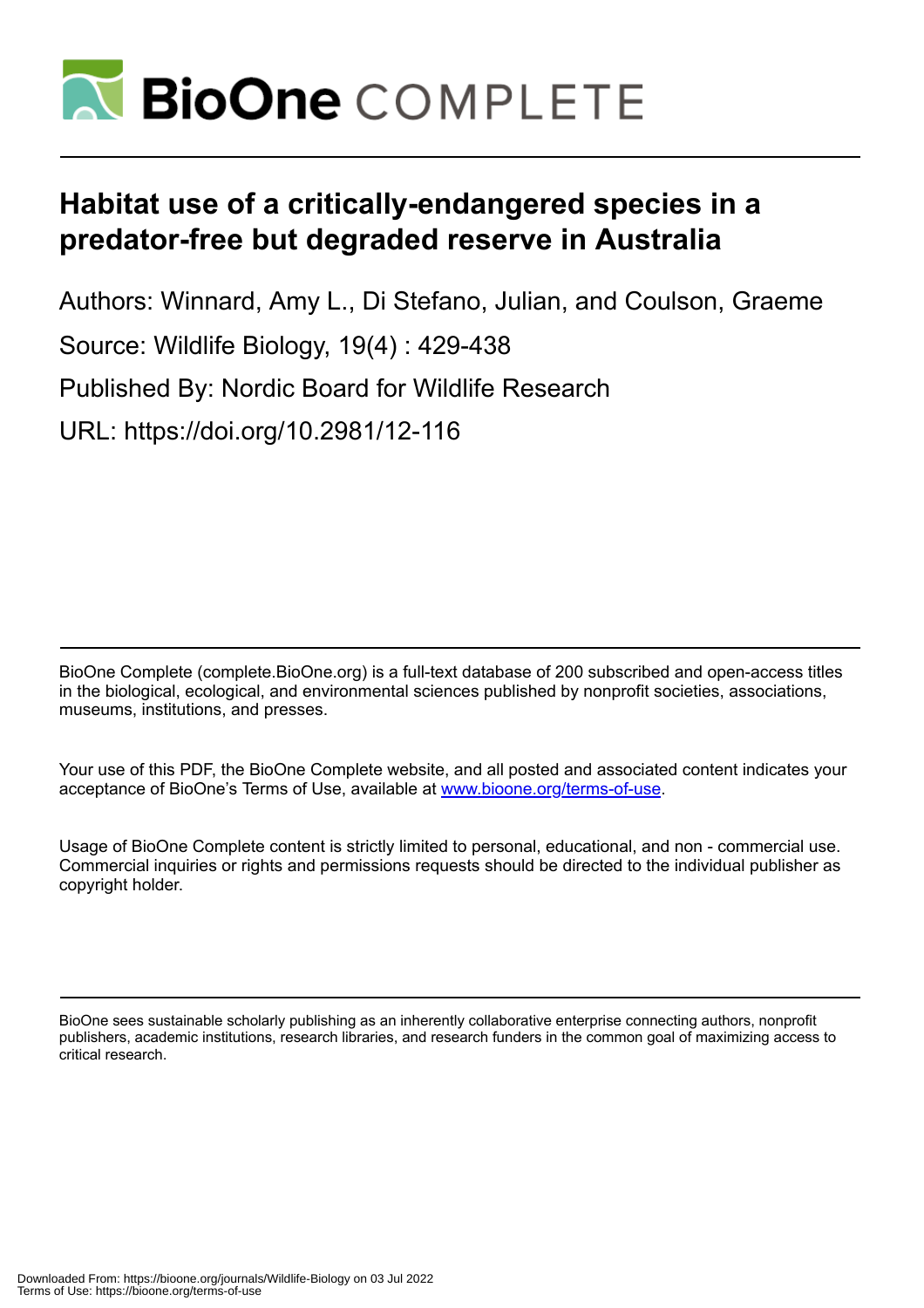# Habitat use of a critically-endangered species in a predator-free but degraded reserve in Australia

#### Amy L. Winnard, Julian Di Stefano & Graeme Coulson

The success of species reintroduction programmes depends on many factors, including habitat quality and predator occurrence at release locations. For the critically endangered eastern barred bandicoot Perameles gunnii in Australia, successful releases have been achieved only in the absence of predation by the introduced red fox *Vulpes vulpes*. However, few fox-free sites exist, but those that are fox free may have low habitat suitability, potentially leading to reintroduction failure. We studied a reintroduced population of eastern barred bandicoots at Mt Rothwell, a 420-ha fox-free reserve which appeared to have a degraded foraging range and a lack of nesting material due to overgrazing by marsupial herbivores. We quantified habitat use and measured several variables representing movement distances and nest use. Bandicoots foraged in open grassy areas and nested at sites containing high values of litter, lateral cover and concealment cover. Mean ( $\pm$  SE) home ranges (37.2 ha  $\pm$  11.8), daily movement distances (494.6 m  $\pm$  32.5) and distances between consecutive nests (122.6 m  $\pm$  29.0) were large for males. On average, the length of stay at each nest (2.8 days  $\pm$  0.4) was longer than previously recorded values for males, and 13.2% of the nests were used by at least two individuals, suggesting that nesting opportunities were limited. Despite behaviour indicating a low resource base, bandicoots appeared to be surviving and reproducing in our study area, indicating a capacity to live in structurally simple habitat in the absence of predators. Our results are consistent with predator exclusion being a critical factor for successful bandicoot reintroduction.

Key words: critically endangered species, degraded habitat, eastern barred bandicoot, fox-free reserve, habitat use, home range, nest site, Perameles gunnii

Amy L. Winnard & Graeme Coulson, Zoology Department, The University of Melbourne, Vic 3010, Australia - e-mail addresses: amy.winnard@unimelb.edu.au (Amy L. Winnard); gcoulson@unimelb.edu.au (Graeme Coulson) Julian Di Stefano, Department of Forest and Ecosystem Science, 4 Water Street, Creswick, Vic 3363, Australia - e-mail: juliands@unimelb.edu.au

Corresponding author: Amy L. Winnard

Received 12 October 2012, accepted 22 June 2013

Associate Editor: Al Glen

Reintroduction programmes for threatened species play an important role in their conservation and aim to reestablish viable, free-ranging populations of endangered species within their historical range, through the release of wild or captive-bred individuals, following extirpation or extinction in the wild (IUCN 1998). They are necessary due to processes such as habitat destruction and predation by introduced species that have already led to the extinction of many species worldwide (Diamond 1989), and threaten many other species as well. Habitat loss due, for example, to deforesta-

© WILDLIFE BIOLOGY 19:4 (2013) 429

tion and urbanisation, threatens more terrestrial species than any other process (Kingsford et al. 2009). Similarly, introduced predators can have large effects on native prey populations, and have been associated with species declines and extinctions (Salo et al. 2007, Hilton & Cuthbert 2010, Medina et al. 2011). In Australia, introduced red foxes Vulpes vulpes and cats Felis catus are thought to have contributed to extinctions of many species of small to medium sized mammals over the last 200 years (Dickman 1996).

The eastern barred bandicoot Perameles gunnii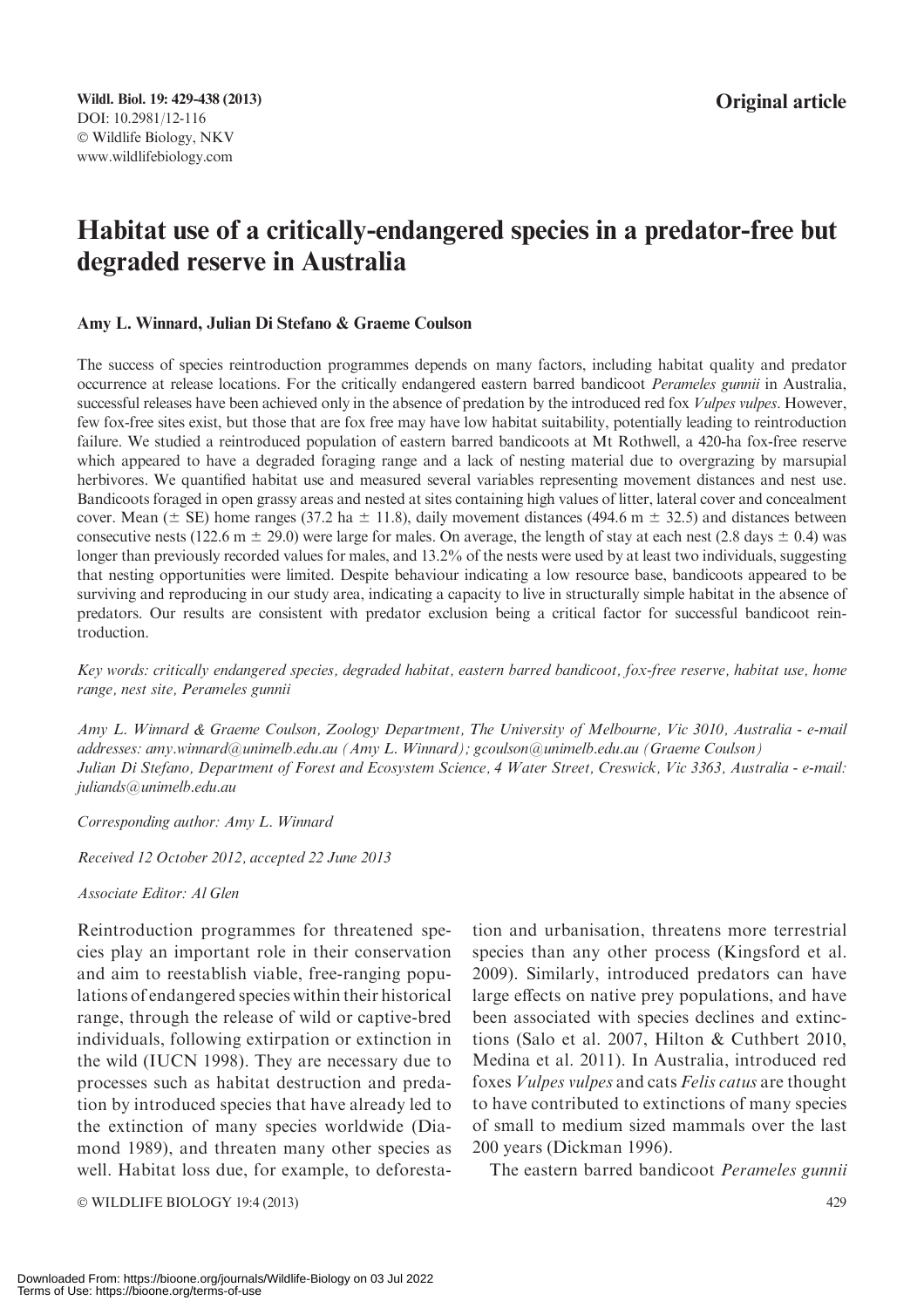is a small  $(< 1 \text{ kg})$  insectivorous marsupial that has declined to near extinction since European colonisation (Backhouse & Crosthwaite 1996). It is listed as critically endangered in Victoria, Australia (Victorian Department of Sustainability and Environment 2007), a status that is due to both habitat loss and predation by the introduced red fox (Winnard & Coulson 2008). As a consequence, the eastern barred bandicoot has been the subject of several reintroduction programmes, one of which was sited at Mt Rothwell, a 420-ha grassy woodland reserve surrounded by a predator-barrier fence (Winnard & Coulson 2008). At the time of initial release in 2004, the reserve was free of all introduced predators (red foxes and cats), and the bandicoot foraging areas contained  $> 74\%$  grass cover (Ferguson 2006). Since then, the reserve has been overgrazed by macropods (i.e. eastern grey kangaroo Macropus giganteus and Tasmanian pademelon Thylogale billardierii). As bandicoots forage in grasslands (Heinsohn 1966), and typically use grass in the construction of nests (Ferguson 2006), overgrazing of these areas might represent a substantial reduction in habitat quality, leading to the ultimate failure of the reintroduction programme (Griffith et al. 1989).

The aim of our study was to quantify how a previously released population of eastern barred bandicoots behaved at Mt Rothwell, a predator free but apparently degraded reserve. We expected bandicoots to select open, grassy foraging locations and structurally complex nesting sites, as past work has demonstrated strong selection for foraging and nesting habitat with these characteristics (Heinsohn 1966, Quin 1985, Hocking 1990, Dufty 1991, 1994b, Mallick et al. 1997, Ferguson 2006). On the basis of theory predicting an inverse relationship between resource availability and movement distances (Harestad & Bunnell 1979, Pusenius & Viitala 1993, Mosnier et al. 2008, Hansen et al. 2009), we expected home-range size and daily movements to be relatively large. In addition, foraging in the absence of predators may be focused on maximising nutrient intake (Ripple & Beschta 2007), promoting relatively large, riskfree movements in search of higher quality forage (Yunger 2004), resulting in large home ranges. We also expected bandicoots to use the same nest for longer periods than seen elsewhere, and for the distance between consecutive nests to be large, **Methods** 

# Study site

Mt Rothwell is a 420-ha reserve situated 60 km southwest of Melbourne, Victoria, Australia, at the base of the You Yangs Ranges (37°54'S, 144°26'E). It is surrounded by a predator-barrier fence and contains a variety of mammals including the eastern barred bandicoot, southern brown bandicoot Isoodon obesulus, long-nosed potoroo Potorous tridactylus, rufous bettong Aepyprymnus rufescens, Tasmanian pademelon, eastern grey kangaroo, swamp wallaby Wallabia bicolor, common brushtail possum Trichosurus vulpecula and eastern quoll Dasyurus viverrinus. The main potential predators are diurnal raptors such as wedge-tailed eagles Aquila audax. The reserve is divided into two zones, i.e. Zone 1 (170 ha) and Zone 3 (250 ha), by a 400-m internal fence (Fig. 1). Bandicoots can move between the two zones via 30 PVC tubes, which had been placed at the base of the fence six months prior to our study. The habitat in Zone 1 is classified as grassy woodlands and has been heavily grazed by eastern grey kangaroos and Tasmanian pademelons, resulting in very little grass cover. The most common tree species in Zone 1 are yellow box Eucalyptus melliodora and red box E. polyanthemos, with hedge wattle Acacia paradoxa dominating the shrub layer and spear



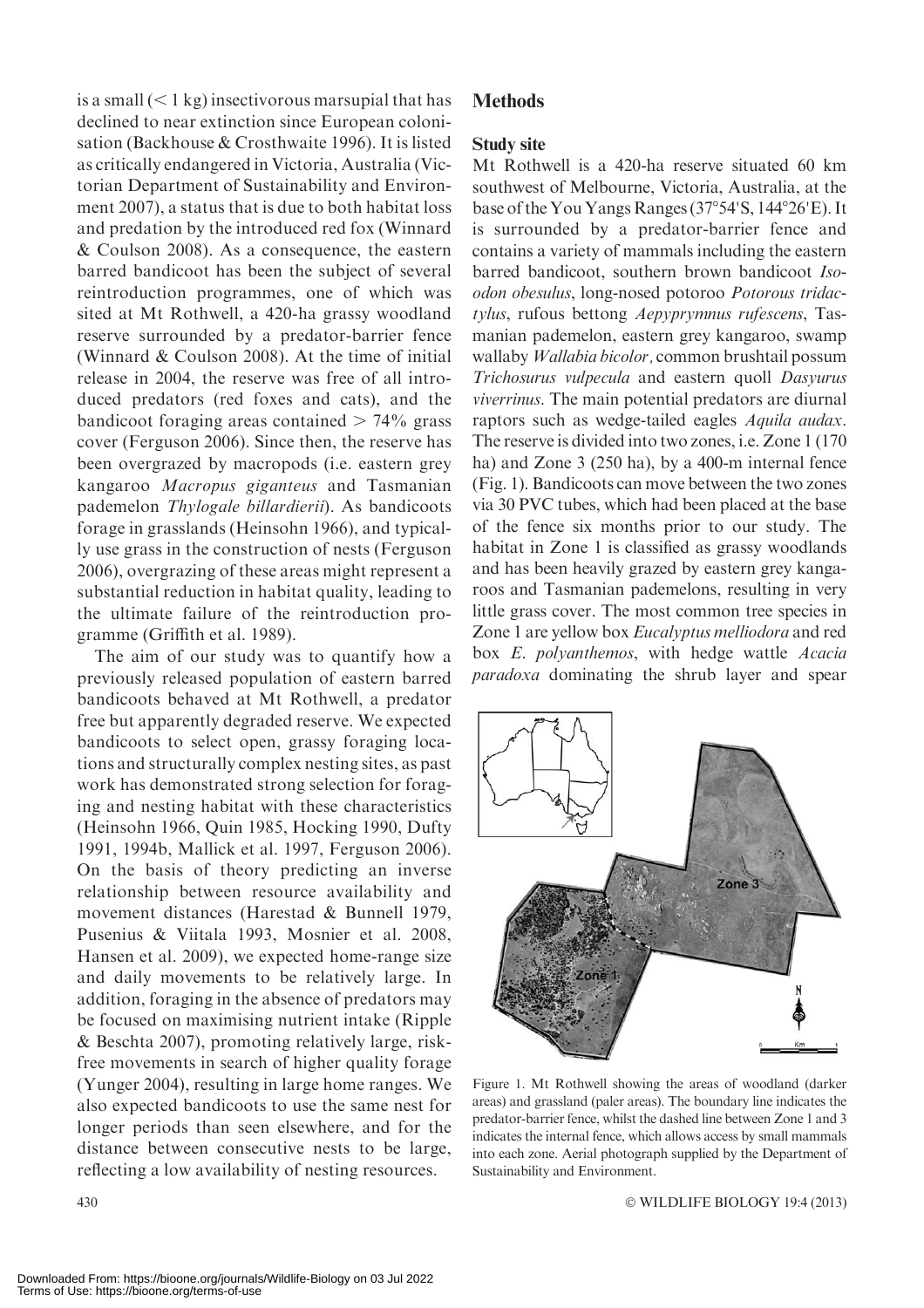grasses Stipa spp. the most common ground cover. Zone 3 is an open grassland with basaltic stony rises. Grazing pressure is less in this zone due to fewer herbivores being present, but grass cover and height is still low. This zone is dominated by spear grasses Austrostipa spp., and there is a patchy distribution of black wattle A. mearnsii, golden wattle A. pycnantha and hedge wattle.

# **Trapping**

We trapped for 14 days over a three-week period during autumn (April-May) 2009 using 50 x 18 x 20 cm (length x width x height) wire cage traps baited with peanut butter, honey and rolled oats.We placed 75 traps on two grids covering  $\sim$  1 ha each in areas where we had observed an eastern barred bandicoot whilst spotlighting. We changed the location of both grids daily and checked traps at night between 22:00 and 24:00 and again in the morning from 07:00. Once an eastern barred bandicoot was caught, we attached a 4-g radio-transmitter to its tail with Fixomull stretch tape. Transmitters were single-stage tailmount transmitters with a pulse rate of 40 minutes<sup>-1</sup> (Sirtrack Ltd, New Zealand), which took  $\leq$  2 minutes to attach. This technique was chosen over others (e.g. collars) due to difficulties encountered in previous studies with short attachment periods and high injury rates (Murphy & Serena 1993).

We trapped nine adult eastern barred bandicoots (two females and seven males) in 1,050 trap nights. This low capture rate was due to a very high bycapture rate (48.4%,  $N = 508$  non-target species), particularly of rufous bettongs, and trap interference from these other species. We caught another two male eastern barred bandicoots opportunistically by hand.

## Radio-tracking

From the time of capture, we tracked each bandicoot once during its active (night) and once during its inactive (day) period every 24 hours, using a Communications Specialists Inc. R-1000 telemetry receiver and a Yagi AY/C antenna. At night, we used a 50- W spotlight to locate tagged bandicoots. In  $> 75\%$  of cases, we could approach on foot within  $\leq 10$  m of a bandicoot before it fled.We then marked the location with a tent peg and recorded it using a handheld GPS unit (Garmin GPS60). We tracked each individual at different times every night so as to obtain an approximately even distribution of locations throughout this period. During the day, we marked nest sites with a tent peg, which we placed approx-

© WILDLIFE BIOLOGY 19:4 (2013) 431

imately 20 cm from the nest so that we did not disturb the bandicoot; we then recorded the location as before. Radio-transmitters remained attached for 7- 33 days, resulting in a range of 5-47 locations for males and 12-25 locations for females. In total, we obtained 140 nest locations, 102 foraging locations and 12 trap locations.

# Habitat assessment

We conducted a habitat assessment within circular plots, with a radius of 10 m, centred on each nesting and foraging location.We did not quantify habitat at occupied nest sites or at trapping locations. Within each plot, wemade a visual estimate of the percentage (to the nearest  $5\%$ ) cover of grass in two height categories ( $<$  15 cm and  $>$  15 cm; the approximate height of an eastern barred bandicoot), woody debris (twigs and sticks), litter (leaf and grass) and bare ground.We then measured the distance to the nearest cover (defined as any structure that could conceal an eastern barred bandicoot, such as trees, logs or hedge wattle). Using a Fujifilm FinePix S5500 digital camera, we took photographs of a 25 x 15-cm (approximate dimensions of an eastern barred bandicoot) cover board at each cardinal direction, 10 m from the centre of the plot, and a fifth photograph vertically from the centre of the plot to determine projective foliage cover (PFC). We analysed these images in Adobe Photoshop CS by counting the number of vegetation and cover board pixels (or sky pixels for PFC), then calculating the percentage lateral cover and PFC.

## Data analysis

We used a generalised linear mixed model (GLMM) with a logit-link to quantify the influence of habitat characteristics on bandicoot activity (foraging or nesting), specifying bandicoot identity as a random effect. We limited the final set of predictor variables to grass cover, lateral cover, litter cover and concealment cover as these variables represented habitat attributes expected a priori to be important for both foraging and nesting activities, and had low to moderate correlations (r between -0.18 and 0.63). For modelling purposes, we represented grass cover as the sum of the  $< 15$  cm and  $> 15$  cm grass values, as there was very little of the latter, and transformed the originally continuous concealment cover data to binary form (present, absent) as the raw data contained many zeros. Three of the other variables we measured (PFC, bare ground and debris cover) were highly correlated ( $r \ge 0.70$ ) with one of the four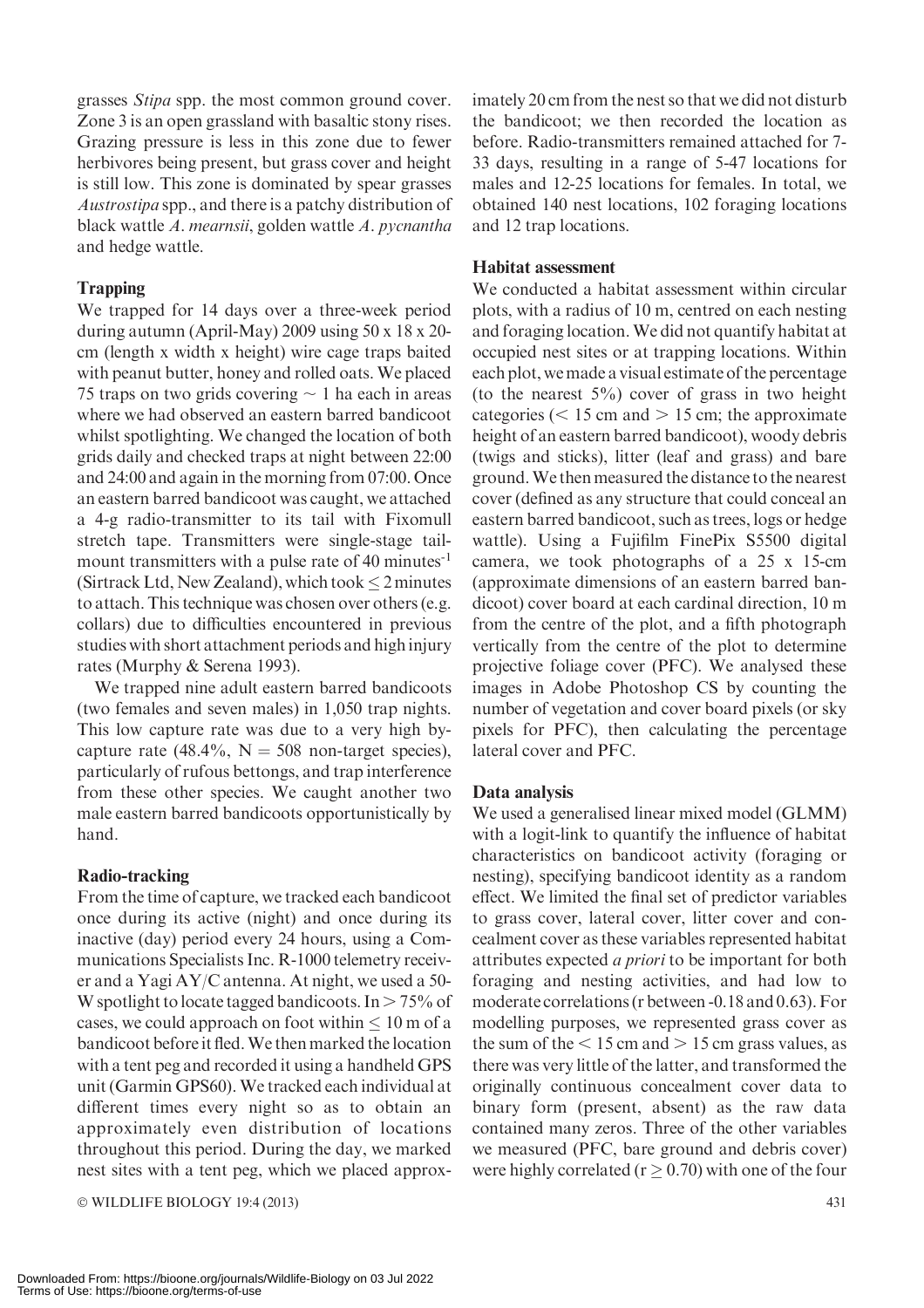predictors in the final set. We ran the models in the R statistical environment (R Core Team 2013) using the lme4 package (Bates et al. 2013).

We used the four predictor variables to build a set of 34 competing models. These included all possible additive models, and all possible models including interactions between the categorical concealment cover variable and the three continuous variables. We ranked the models from best to worst using Akaike's information criterion (AIC) and calculated Akaike weights  $(w_i)$  to quantify the probability of each model being the best in the set (Burnham & Anderson 2002). We assessed the fit of the topranked models by calculating both marginal (fixed effects only) and conditional (full model)  $r^2$  using the method of Nakagawa & Schielzeth (2013).

We calculated duration of nest use by dividing the total number of days that we tracked each bandicoot by the total number of nests that individual occupied. We calculated the percentage of nests reused over the study period for each bandicoot, including only nests that were reoccupied after a bandicoot had moved to another nest. We used Ranges 7 to calculate the distance between nests used on consecutive days.

We estimated home-range areas using minimum convex polygons (MCP) with 95% isopleths and harmonic means, and kernel contours (KL) with 95% isopleths. We used MCP only for comparison with other studies (Heinsohn 1966, Dufty 1994b, Jenkins 1998), acknowledging that this method is sensitive to the sample size of fixes and to outliers, and provides no indication of intensity of use within the range (Carter et al. 2012). For the kernel based analysis, we chose 0.75 as the smoothing factor multiplier for comparison with Ferguson (2006). In addition, we quantified the maximum distance travelled in each 24-hour period, representing the daily distance each bandicoot travelled between its nesting and foraging location. Finally, we calculated range span, the greatest distance between locations of an individual. We generated all home-range and movement data in Ranges 7.

# **Results**

#### Habitat use

Foraging sites had a higher percentage of grass cover in both height categories ( $<$  15 and  $>$  15 cm) and were further from cover than were nest sites (Table 1). Nest sites had a higher percentage of lateral cover, litter, woody debris and PFC than foraging sites (see

Table 1. Means of eastern barred bandicoot foraging and nesting habitat variables  $\pm$  standard error at Mt Rothwell, Australia.

| Habitat variable          | Foraging       | Nesting        |
|---------------------------|----------------|----------------|
| % lateral cover           | $41.6 \pm 2.4$ | $64.6 \pm 1.5$ |
| $\%$ < 15 cm grass        | $25.4 \pm 1.3$ | $14.3 \pm 1.2$ |
| $\% > 15$ cm grass        | $5.5 \pm 0.5$  | $3.1 \pm 0.3$  |
| $%$ litter                | $10.6 \pm 1.2$ | $27.5 \pm 1.2$ |
| $\%$ woody debris         | $10.3 \pm 1.2$ | $19.3 \pm 0.9$ |
| % projected foliage cover | $7.8 \pm 1.9$  | $28.7 \pm 2.7$ |
| Distance to cover (m)     | $15.3 \pm 1.6$ | $5.4 \pm 1.3$  |

Table 1). At all locations where bandicoots were found, most grass cover was low to the ground and ranged from 0 to 63% cover, with a mean  $\pm$  SE of  $23\% \pm 1$ . Bare ground was common at all locations and ranged from 15 to 90% cover with a mean of  $38\% \pm 1$ . Despite the lack of grass cover at Mt Rothwell, bandicoots were utilising areas with abundant lateral cover, ranging from 6 to 99% with a mean of  $55\% \pm 2$  for foraging and nesting sites combined.

The top-ranked AIC model suggested that the contrast between foraging and nesting activity was best represented by an interaction between concealment cover and both grass and litter cover, and the additive effect of lateral cover (Table 2). The total variance explained by this model (conditional  $r^2$ ; see Table 2) was 0.87, indicating a good fit. Estimates and associated P-values are shown in Table 3. In general, bandicoots foraged at open, grassy locations and nested at locations with high values of litter and lateral cover, and where concealment cover was

Table 2. Ranking of the bestmodels that explain the contrast between eastern barred bandicoot foraging and nesting sites at Mt Rothwell based on Akaike's information criterion (AIC) values.  $\triangle AIC$ represents the difference between models, and Akaike weights (wi) are interpreted as the probability that the associated model is the best in the set. Marginal and conditional  $r^2$  relate to the variance explained by the fixed effects and the full model (fixed plus random effects), respectively. Models with interactions also contain the main effects of the interacting variables. CC, Lit, Gr and Lat stand for concealment cover, litter cover, grass cover and lateral cover, respectively.

| Model                           | AAIC | W;   | $r^2$ Marginal<br>(conditional) |
|---------------------------------|------|------|---------------------------------|
| $CC * Gr + CC * Lit + Lat$      | 0    | 0.40 | 0.82(0.87)                      |
| $CC * Gr + CC * Lit + CC * Lat$ | 0.7  | 0.28 | 0.78(0.83)                      |
| $CC * Gr + Lit + Lat$           | 2.1  | 0.14 | 0.70(0.78)                      |
| $CC * Lat + CC * Gr + Lit$      | 3.5  | 0.07 | 0.67(0.75)                      |
| $CC * Lit + CC * Gr$            | 6.1  | 0.02 | 0.77(0.85)                      |
| $CC + Lit + Lat$                | 6.2  | 0.02 | 0.67(0.70)                      |
| $CC + Lit + Lat + Gr$           | 6.6  | 0.02 | 0.66(0.71)                      |
|                                 |      |      |                                 |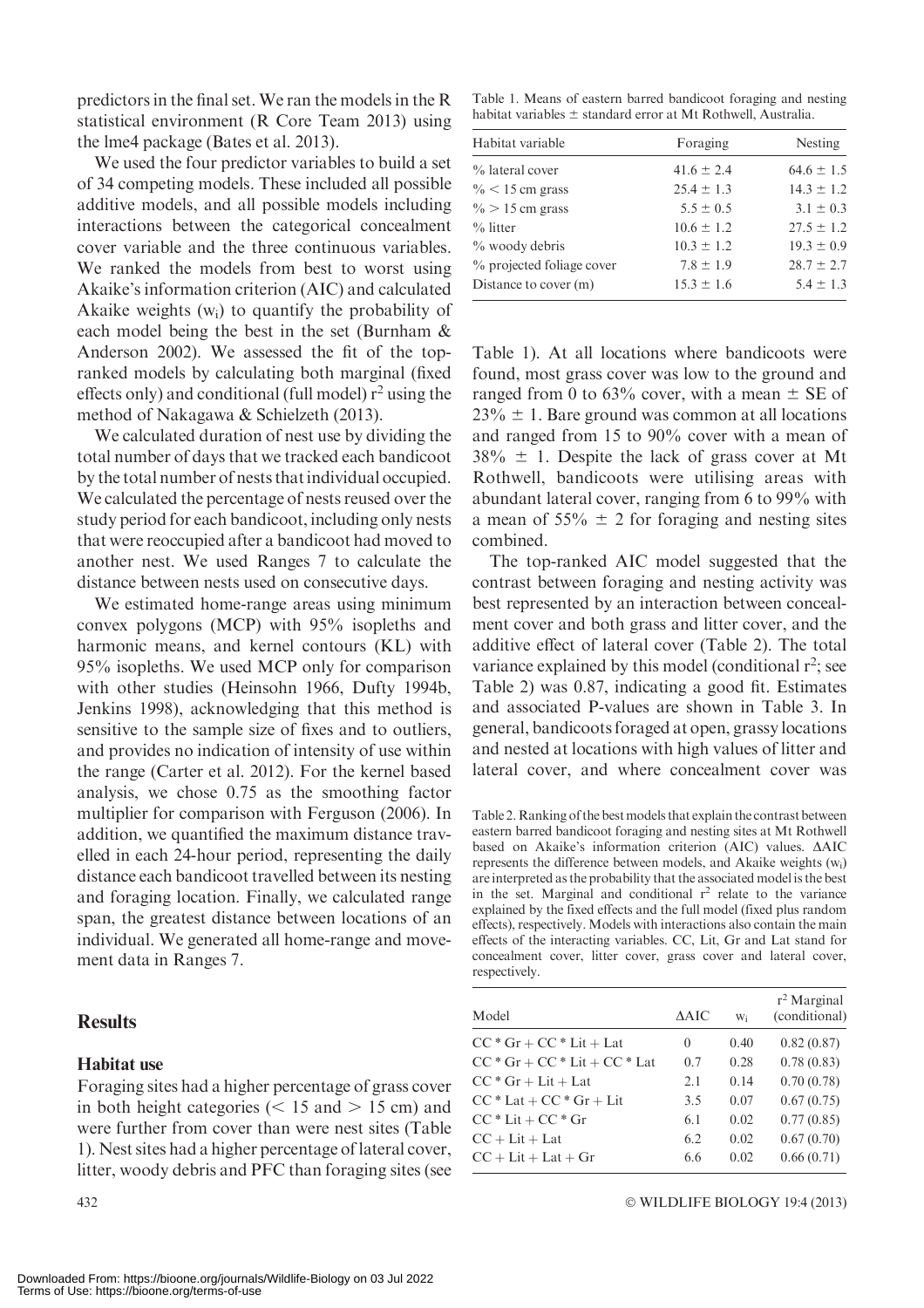Table 3. Estimated effects for each habitat variable at Mt Rothwell associated with the top ranked model.

| Fixed effects               | Estimate | SE.   | P      |
|-----------------------------|----------|-------|--------|
| Intercept                   | 2.364    | 0.899 | < 0.01 |
| Concealment cover (present) | 4.599    | 3.053 | 0.13   |
| Litter                      | $-0.068$ | 0.021 | < 0.01 |
| Grass $> 15$ cm             | 0.125    | 0.061 | 0.04   |
| Lateral cover               | $-0.030$ | 0.011 | < 0.01 |
| Concealment cover * litter  | $-0.125$ | 0.073 | 0.09   |
| Concealment cover * grass   | $-0.404$ | 0.193 | 0.04   |

present (Fig. 2). However, grass and litter influenced bandicoot activity most strongly in the absence of concealment cover. When concealment cover was present, the probability of foraging was low (and that of nesting high) regardless of grass and litter abundance (see Fig. 2 A and B).

The low Akaike weight associated with the topranked model (0.40) indicated substantial modelselection uncertainty. The second best model (see Table 2) suggested the interaction between concealment cover and lateral cover (estimate  $\pm$  SE: -0.05  $\pm$ 0.04,  $P = 0.22$ ) might also have an important influence on bandicoot activity (Fig. 3). As was the case for grass and litter, lateral cover influenced bandicoot activity only in the absence of concealment cover, the presence of concealment cover being associated with low foraging/high nesting probabilities regardless of lateral cover.

#### Nest use

We identified four different nest types in our study. The most common  $(53\%)$  was constructed from leaf

litter, level with the ground, highly cryptic and found in woodland areas, usually next to a tree or coarse woody debris. A second type constructed in the woodlands (11%) was a large mound next to coarse woody debris and made from leaf litter and soil; this was also cryptic but easily found when radiotracking. In the open grasslands, 30% of nests were constructed by digging a shallow depression in the ground, filling it in with grass and piling a substantial amount of grass on top, although 6% of nests were covered with soil instead of grass. All grassland nests were level with the ground and cryptic, yet more easily located than leaf-litter nests due to the lack of grass at Mt Rothwell. Only 4% of nests were constructed under hedge wattle, and another 2% were under a pile of planks. These hedge-wattle and plank nests were located in the open grasslands, but it is not known what they were constructed of, as we could not find their exact location.

Of the 53 nests located,  $49\%$  were used on  $> 1$ occasion. Some (13%) were known to have at least two different occupants at different times, and one had three known occupants. Overall, 64% of nests were located in woodlands and the remainder in grasslands. Woodland nests were used for  $3.2 \pm 0.4$ (mean  $\pm$  SE) days, whereas grassland nests were used for only  $1.4 \pm 0.2$  days (t = 3.81, df = 42.7, P < 0.001). Males spent more consecutive days in a nest and reused more nests than the two females (Table 4).

#### Home range

Mean home range (MCP and KL) of males was larger than the female home range (Table 5). Males



Figure 2. Graphical representation of the effects from the best model in Table 2. The first two graphs show how grass cover (A) and litter cover (B) influence the probability of eastern barred bandicoots foraging at Mt Rothwell when concealment cover is present (grey dashed line) and absent (black solid line). The third graph (C) shows how lateral cover influences the probability offoraging. The Y-axis represents a contrast between foraging and nesting, so smaller values indicate an increase in the probability of nesting. Dotted lines represent 95% confidence limits.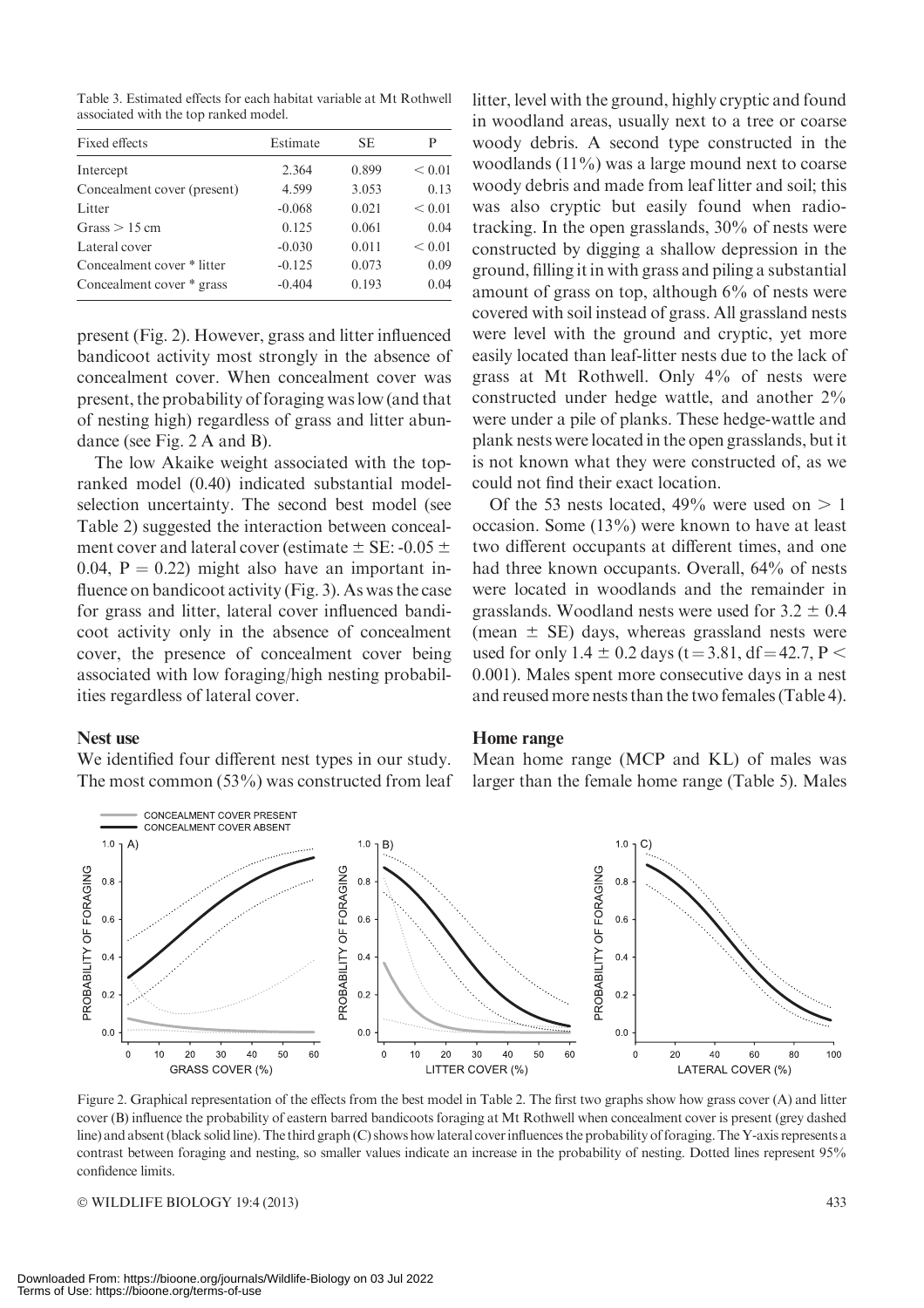

Figure 3. Graphical representation of the interaction between concealment cover and lateral cover at Mt Rothwell. The Y-axis represents a contrast between eastern barred bandicoot foraging and nesting, so smaller values indicate an increase in the probability of nesting. Dotted lines represent 95% confidence limits.

also travelled further from their nest to a forage site than the two females, and had range spans almost twice those of the two females (see Table 5). These differences observed between males and females should be interpreted with caution as female sample size was very small  $(N=2)$ .

## **Discussion**

Reintroduction is a valuable tool for the conservation of threatened species, and has been essential for reestablishing populations of the eastern barred

Table 4. Summary of nest use by male and female eastern barred bandicoots at Mt Rothwell. Means are  $\pm$  standard error.

|        |                    | Duration<br>of nest  | use (days) $\%$ nest reuse        | Distance<br>between consecutive<br>nests(m) |
|--------|--------------------|----------------------|-----------------------------------|---------------------------------------------|
|        |                    |                      | Mean $2.8 \pm 0.4$ $17.9 \pm 7.1$ | $122.6 \pm 29.0$                            |
| Male   | N                  | Range 1 - 4.3<br>9   | $0 - 50$<br>Q                     | $0 - 1765.7$<br>89                          |
| Female | Mean<br>Range<br>N | na<br>$1.5 - 2$<br>2 | na<br>$0 - 28.6$                  | $125.2 \pm 30.3$<br>$0 - 403.1$<br>15       |

bandicoot in southeastern Australia. The species has declined in the wild due to both habitat degradation and introduced predators (Backhouse et al. 1994, Winnard & Coulson 2008); thus, sites chosen for reintroductions must reduce these threatening processes sufficiently for reintroduced populations to persist (IUCN 1998, Seddon et al. 2012).

Mt Rothwell, the site of our study, differs from previous habitats in which eastern barred bandicoots have been studied (Jenkins 1998, Long et al. 2004) because overgrazing in recent years has left the area with sparse grass cover. Between 2005 (Ferguson 2006) and the time of our study in 2010, the grass cover at Mt Rothwell had declined by approximately 43%, apparently reducing the quality of foraging and nesting habitat resources. Studying the reintroduced population at this time provided the opportunity to quantify any behavioural responses to this state.

Previous studies found that bandicoots selected habitats with high ground cover and tall grass (i.e. grasslands) for foraging, and nested where structural complexity was greatest (i.e. woodlands), regardless of the presence of the main predator of eastern barred bandicoots, the introduced red fox (Heinsohn 1966, Quin 1985, Hocking 1990, Dufty 1991, 1994b,

Table 5. Home range, range span and maximum distance travelled in 24 hours by male and female eastern barred bandicoots at Mt Rothwell. Means are ± standard error. For male minimum convex polygons (MCP) and kernel contours (KL) home range and range span, one eastern barred bandicoot was omitted from calculations due to having a low number of locations ( $N=5$ ). His data were only used in the calculation of maximum distance travelled in 24 hours.

|        |       | Home range 95% MCP (ha) | Home range 95% KL (ha) | Distance $b/w$ nest & forage site (m) | Range span (m)     |
|--------|-------|-------------------------|------------------------|---------------------------------------|--------------------|
| Male   | Mean  | $24.2 \pm 9.6$          | $37.2 \pm 11.8$        | $494.6 \pm 32.5$                      | $1045.2 \pm 196.7$ |
|        | Range | $1.6 - 85.5$            | $3.5 - 106.8$          | $49.3 - 1851.8$                       | $210.9 - 2117.6$   |
|        | N     | 8                       | 8                      | 185                                   | 8                  |
| Female | Mean  | na                      | na                     | $330.0 \pm 44.0$                      | na.                |
|        | Range | $1.7 - 15.7$            | $2.8 - 28.8$           | $24.8 - 794.0$                        | $404.9 - 835.1$    |
|        | N     |                         |                        | 32                                    |                    |

WILDLIFE BIOLOGY 19:4 (2013)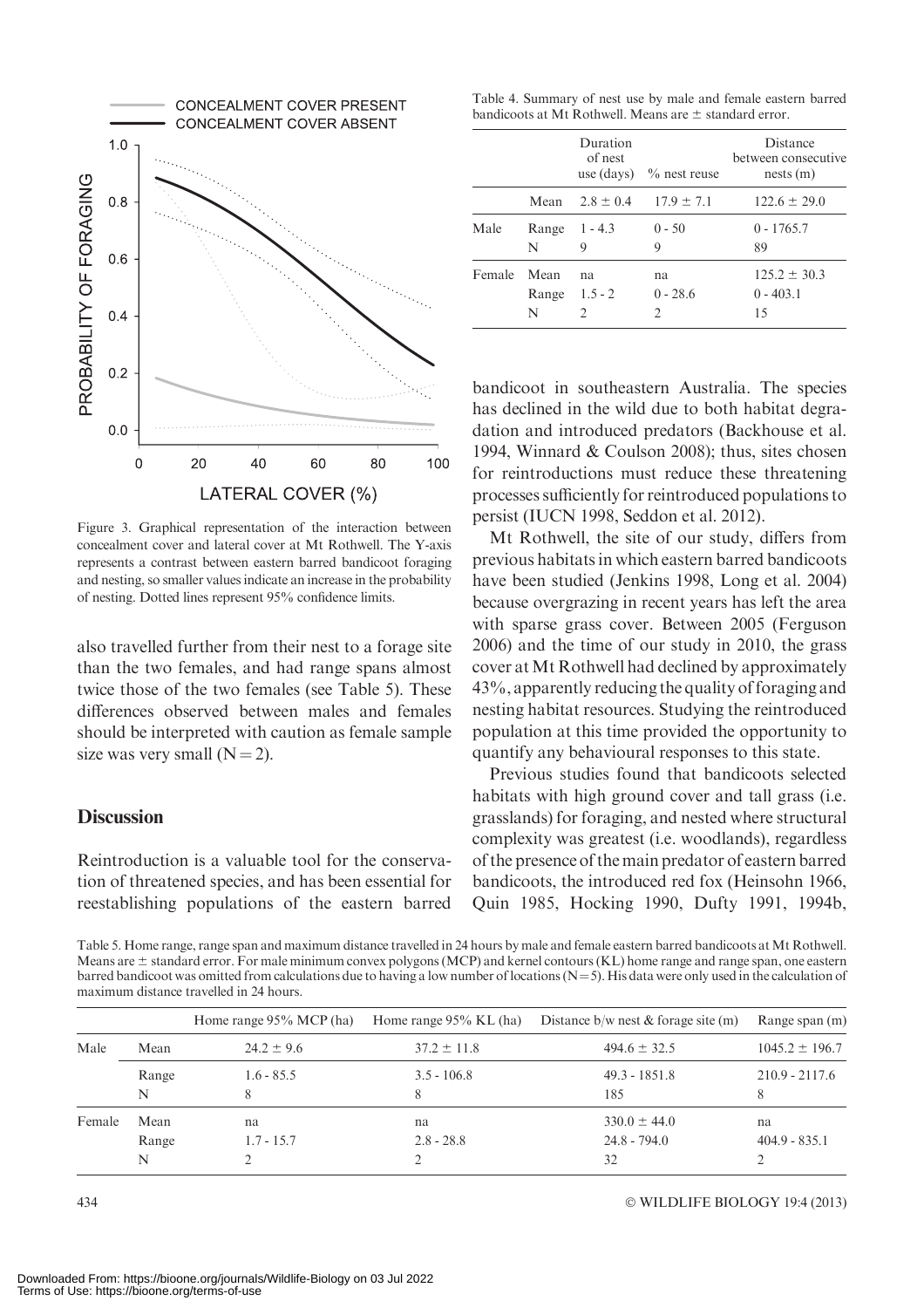Mallick et al. 1997, Ferguson 2006). In general, our results are consistent with previous findings, reinforcing our understanding that eastern barred bandicoots require a mosaic of grassland and woodland habitat (see Law & Dickman 1998).

If habitat condition at Mt Rothwell were degraded, we expected bandicoots to use the same nest for relatively long periods and for the distance between consecutive nests to be extended. The distance between consecutive nests was larger in our study than reported at Mt Rothwell in 2005 by Ferguson (2006) for soft-released bandicoots 68.4 m  $\pm$  15.4  $(\pm$  SE) and elsewhere by Jenkins (1998) 25 m  $\pm$  28  $(\pm S$ D), suggesting that suitable nest sites or resources were indeed limited. Ferguson (2006) found that most nests were lined with grass, unlike our study where leaf litter was the most common nesting material. This change in nesting material shows a degree of behavioural flexibility and indicates that resources have declined. An important role of nestsis to provide insulation and retard heatloss of the constructor or its offspring (Redman et al. 1999, Gedeon et al. 2010). A reduction in the preferred nesting material may reduce the capacity to do this, but additional research would be needed to determine whether nests of leaves provide poorer insulation. Nest type varied depending on their construction, with more cryptic nests found in areas that lacked structural complexity, as found in other studies (Heinsohn 1966, Dufty 1991, Murphy & Serena 1993).

Previous studies found that eastern barred bandicoots changed nest site every two days (Heinsohn 1966, Jenkins 1998, Ferguson 2006), which is slightly less than in our study. We found that 30% of nests were occupied for more than two consecutive days and for up to five days, but as radio-tracking did not occur on every day, the real figures may be higher. Again this is consistent with limited nest resources. Nest sharing (i.e. different bandicoots using the same nest on different days) has never been reported before for eastern barred bandicoots but has in another peramelid, the greater bilby Macrotis lagotis (Moseby & O'Donnell 2003). Eastern barred bandicoots are solitary, exhibit strict avoidance behaviour and aggressively defend foraging resources (Dufty 1994a) and nests (Heinsohn 1966, Jenkins 1998). Our finding suggests that nests were difficult to defend at Mt Rothwell, perhaps due to increased travel times from foraging areas. Limited nesting opportunities could force bandicoots to exploit undefended nests.

If habitat at Mt Rothwell were degraded, we also expected bandicoots to have larger home ranges and longer daily movements than typically observed. Male home range was larger than the ranges found in three other studies (Dufty 1994b, Jenkins 1998, Ferguson 2006) using MCP or kernel-based calculation techniques (Table 6) but similar to Heinsohn (1966), who calculated home ranges of Tasmanian bandicoots using trap data. Three males and one female in our study had home ranges larger than the maximum previously recorded for this species as well as the longest maximum distances travelled in 24 hours, which for one bandicoot was in excess of 1.5 km/night between foraging and nest sites. Longer distances have been recorded, but were dispersal movements over several weeks (Dufty 1991). These large home ranges and long movement distances indicate that resources were limited. A similar response has been found in North American porcu-

|          |                    | Heinsohn (1966)<br>$MCP \pm SE(ha)$ | Dufty (1994b)<br>$MCP \pm SE(ha)$  | Jenkins (1998)<br>$MCP \pm SD(ha)$ | Ferguson (2006)<br>$KL \pm SE(ha)$ |
|----------|--------------------|-------------------------------------|------------------------------------|------------------------------------|------------------------------------|
| Location |                    | Tasmania                            | Hamilton, Victoria                 | Woodlands Historic Park, Victoria  | Mt Rothwell, Victoria              |
| Year(s)  |                    | $1960 - 1962$                       | 1989 - 1990                        | 1994 - 1996                        | 2005                               |
| Method   |                    | Trapping                            | Trapping                           | Radio-tracking                     | Radio-tracking                     |
| Male     | Mean               | $26.3 \pm 4.6$                      | $4.0 \pm 0.6$                      | $4.9 \pm 1.5$                      | $21.0 \pm 7.4$                     |
|          | Range              | $18.7 - 39.7$                       | $0.8 - 9.0$                        | $1.9 - 6.4$                        | $6.2 - 32.5$                       |
|          | N                  | 4                                   | 18                                 | 12                                 | 4                                  |
| Female   | Mean<br>Range<br>N | $3.2 \pm 1.1$<br>$0.9 - 11.4$<br>9  | $1.6 \pm 0.4$<br>$0.1 - 5.9$<br>13 | na                                 | $8.1 \pm 2.2$<br>$0.1 - 20.2$<br>8 |

Table 6. Home ranges calculated in previous studies for male and female eastern barred bandicoots using Minimum Convex Polygons (MCP) or Kernel contours (KL).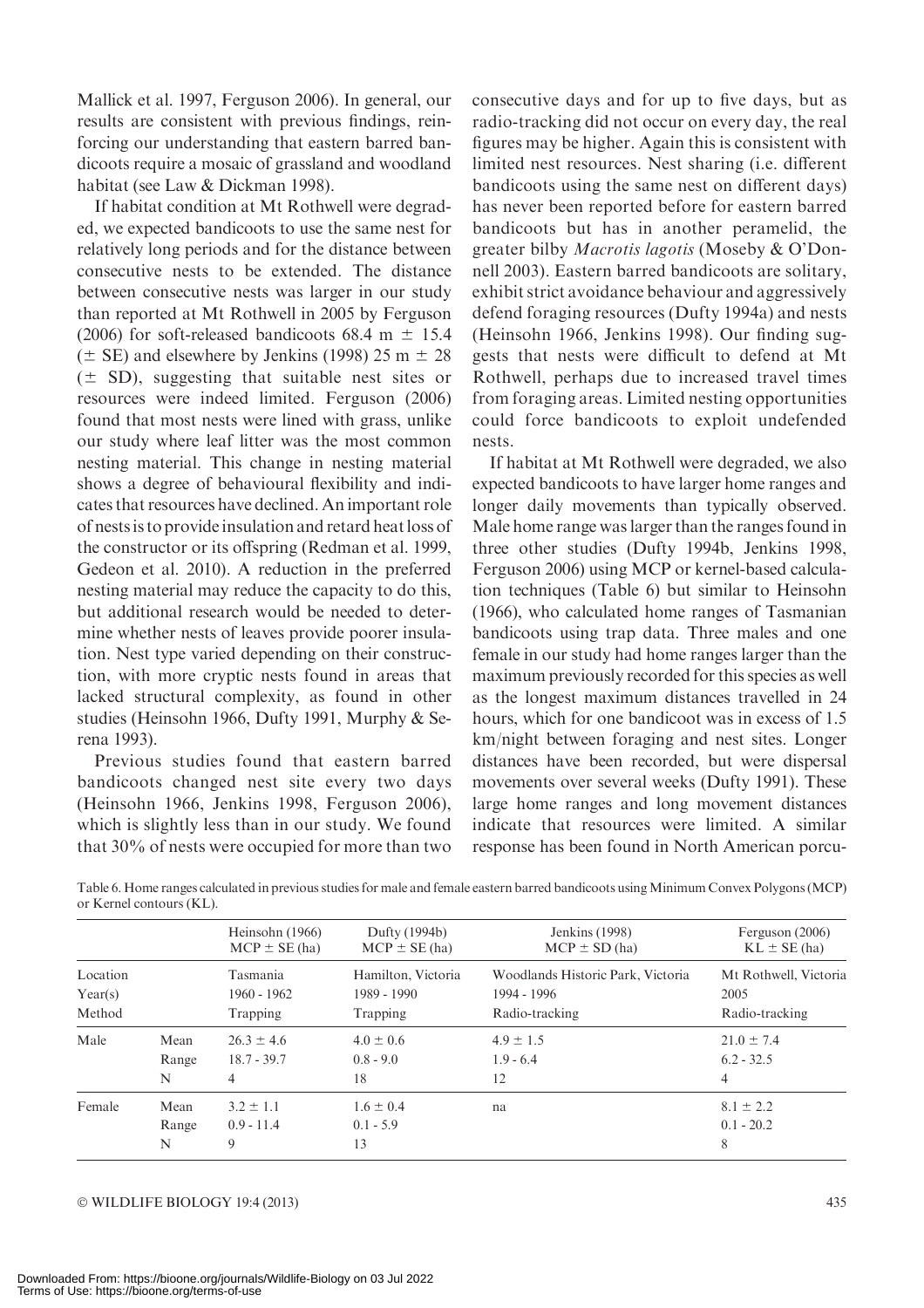pines *Erethizon dorsatum*, which can adjust to patchy distributions of preferred forage or roost trees and low availability of den sites by increasing home-range size in areas with low predation risk (Coltrane & Sinnott 2013). Furthermore, seven bandicoots foraged in the recently-accessible Zone 3 and nested in the Zone 1 Woodlands, suggesting that bandicoots were able to detect and respond to a previously unexploited area by expanding their home ranges. This behavioural response has also been seen in the southern brown bandicoot (Broughton & Dickman 1991).

In summary, the evidence for habitat degradation is mixed. Longer distances between consecutive nests, a change in nesting material, shared nest use, large male home ranges and long daily movement distances are all consistent with habitat degradation and show behavioural flexibility in this species. In contrast, the mean length of stay at a nest was longer than found in previous studies but not greatly different, and the habitat type chosen for foraging and nesting and an inverse relationship between cryptic nests and structural complexity are consistent with results of previous studies.

#### Implications for future reintroductions

Despite some behavioural evidence for habitat degradation, eastern barred bandicoot abundance at Mt Rothwell appears to be relatively high, based on the number of sightings when spotlighting. These findings suggest a degree of behavioural flexibility in this species, and that introduced predator exclusion is a critical factor for successful reintroductions. This ability to cope with habitat alteration has also been seen in the greater bilby, in which successful reintroductions were more dependent on the strict control or removal of introduced predators, rather than habitat quality (Moseby & O'Donnell 2003). Quantifying the effects of habitat degradation on body condition and fecundity would increase our knowledge of how habitat quality affects individuals, but was not possible due to difficulties in trapping this species at Mt Rothwell.

Of the Victorian native grasslands and grassy woodlands in which this species formerly occurred, . 99% have disappeared (Backhouse et al. 1994). This makes the selection of release sites that are large  $($   $>$  400 ha), fox free and contain high quality habitat very difficult. Our findings suggest that habitats previously considered unsuitable due to a lack of structural complexity could support eastern barred bandicoots, provided they remain fox free. Despite

this, it is clear that some minimum habitat state must be maintained at reintroduction sites, which for eastern barred bandicoots may involve the management of grazing species (Coulson 2001). More generally, threatened species reintroductions may be successful in the absence of high quality habitat if other major pressures are controlled. For species under threat from predation, understanding habitatsuitability thresholds at predator-free locations will be important for selecting appropriate reintroduction sites in the future.

Acknowledgements - approval for our research was granted by the University of Melbourne Animal Ethics Committee (permit number 05186) and Department of Sustainability and Environment (permit number 10004897). Funding was provided by the Department of Sustainability and Environment, Department of Zoology (University of Melbourne) and Glenelg-Hopkins CMA. We would like to thank the owners (Nigel Sharp and Rosemary Etherton) and staff (Paul Mervin and Annette Rypalski) of Mt Rothwell for allowing us access to the site and assisting with field work when necessary. Thanks also to our volunteers Jemma Cripps, Dave Holmes, Justine Smith, Claire Saxby, Sumi Vasudevan and Madi Yewers and two anonymous referees.

#### **References**

- Backhouse, G.N., Clark, T.W. & Reading, R.P. 1994: Reintroductions for recovery of the eastern barred bandicoot Perameles gunnii in Victoria, Australia. - In: Serena, M. (Ed.); Reintroduction Biology of Australian and New Zealand Fauna. Surrey Beatty & Sons, Chipping Norton, New South Wales, Australia, pp. 209-218.
- Backhouse, G.N. & Crosthwaite, J. 1996: Eastern barred bandicoot Perameles gunnii. Action Statement No.4 (revised). - Department of Conservation and Natural Resources, Victoria, Australia, 8 pp.
- Bates, D., Maechler, M. & Bolker, B. 2013: lme4: Linear mixed-effects models using S4 classes. - R package version 0999999-0. - Available at: http://CRAN.R-project.org/ package=lme4 (Last accessed on 1 May 2013).
- Broughton, S.K. & Dickman, C.R. 1991: The effect of supplementary food on home range of the southern brown bandicoot, Isoodon obesulus (Marsupialia, Peramelidae). -Australian Journal of Ecology 16: 71-78.
- Burnham, K.P. & Anderson, D.R. 2002: Model Selection and Multimodel Inference: a Practical Information-Theoretic Approach. 2nd edition. - Springer-Verlag, New York, New York, USA, 488 pp.
- Carter, A., Luck, G.W. & McDonald, S.P. 2012: Ecology of the red fox (Vulpes vulpes) in an agricultural landscape. 2. Home range and movements. - Australian Mammalogy 34: 175-187.
- Coltrane, J.A. & Sinnott, R. 2013: Winter home range and

WILDLIFE BIOLOGY 19:4 (2013)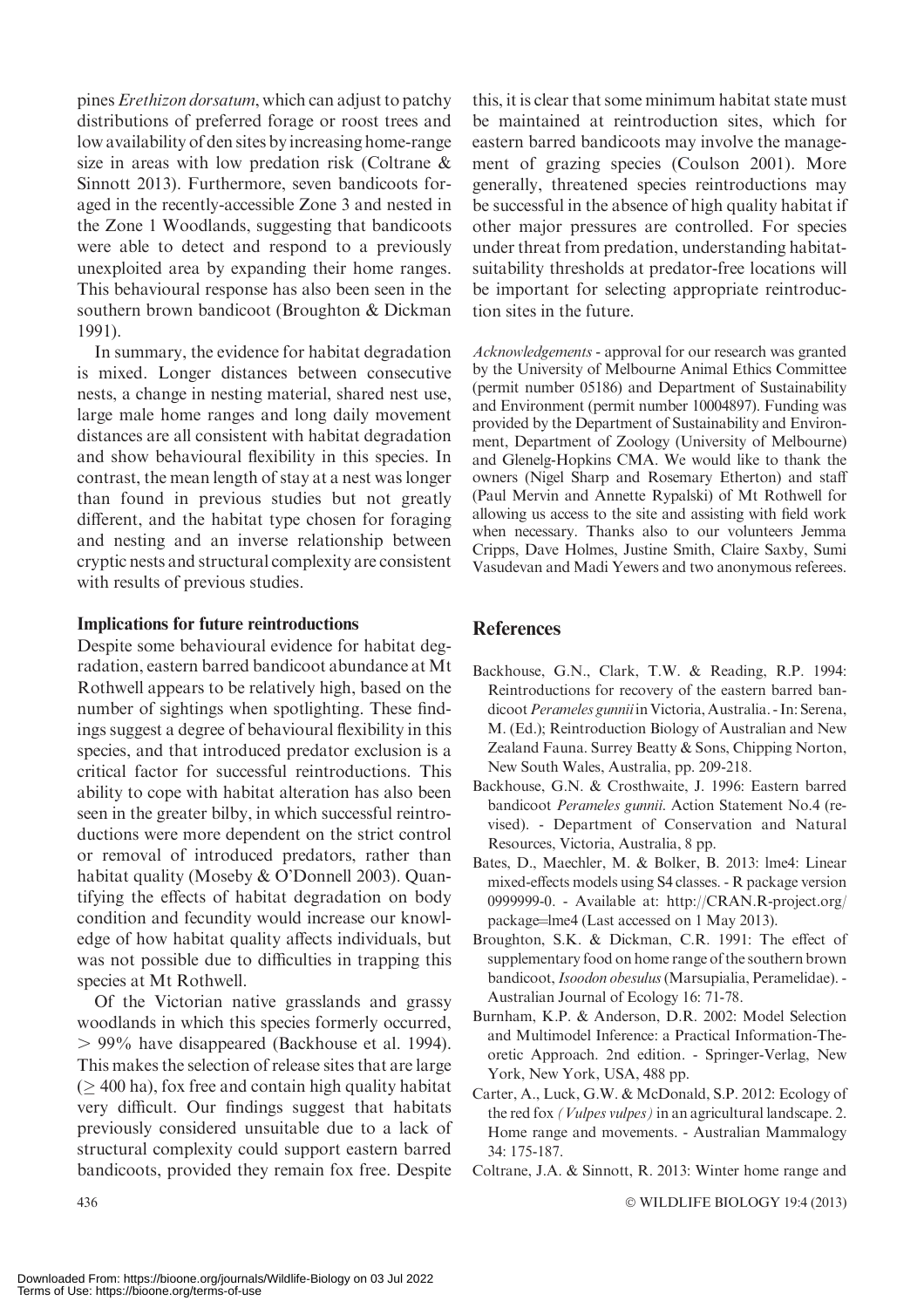habitat use by porcupines in Alaska. - Journal of Wildlife Management 77: 505-513.

- Coulson, G. 2001: Overabundant kangaroo populations in south-eastern Australia. - In: Field, R., Warren, R.J., Okarma, H. & Sievert, P.R. (Eds.); Wildlife, Land and People: Priorities for the 21st Century Proceedings of the Second International Wildlife Management Congress. The Wildlife Society, Bethesda, Maryland, USA, pp. 238- 242.
- Diamond, J. 1989: Overview of recent extinctions. In: Western, D. & Pearl, M.C. (Eds.); Conservation for the twenty-first century. Oxford University Press, New York, New York, USA, pp. 37-41.
- Dickman, C.R. 1996: Impact of exotic generalist predators on the native fauna of Australia. - Wildlife Biology 2(3): 185-195.
- Dufty, A.C. 1991: Some population characteristics of Perameles gunnii in Victoria. - Wildlife Research 18: 355- 366.
- Dufty, A.C. 1994a: Field observations of the behaviour of free-ranging eastern barred bandicoots, Perameles gunnii, at Hamilton, Victoria. - The Victorian Naturalist 111: 54- 59.
- Dufty, A.C. 1994b: Habitat and spatial requirements of the eastern barred bandicoot (Perameles gunnii) at Hamilton, Victoria. - Wildlife Research 21: 459-472.
- Ferguson, J. 2006: Soft-release versus hard-release: the importance of acclimatisation to the initial success of reintroduced captive-bred eastern barred bandicoots. - B.Sc. honours thesis, The University of Melbourne, Australia, 68 pp.
- Gedeon, C.I., Marko, G., Nemeth, I., Nyitrai, V. & Altbacker, V. 2010: Nest material selection affects nest insulation quality for the European ground squirrel (Spermophilus citellus). - Journal of Mammalogy 91: 636-641.
- Griffith, B., Scott, J.M., Carpenter, J.W. & Reed, C. 1989: Translocations as a species conservation tool - status and strategy. - Science 245: 477-480.
- Hansen, B.B., Herfindal, I., Aanes, R., Sæther, B-E. & Henriksen, S. 2009: Functional response in habitat selection and the tradeoffs between foraging niche components in a large herbivore. - Oikos 118: 859-872.
- Harestad, A.S. & Bunnell, F.L. 1979: Home range and body weight - a reevaluation. - Ecology 60: 389-402.
- Heinsohn, G.E. 1966: Ecology and reproduction of the Tasmanian bandicoots (Perameles gunnii and Isoodon obesulus). - University of California Publications in Zoology 80: 1-96.
- Hilton, G.M. & Cuthbert, R.J. 2010: The catastrophic impact of invasive mammalian predators on birds of the UK Overseas Territories: a review and synthesis. - Ibis 152: 443-458.
- Hocking, G.J. 1990: Status of bandicoots in Tasmania. In: Seebeck, J.H., Brown, P.R., Walis, R.L. & Kemper, C.M. (Eds.); Bandicoots and Bilbies. Surrey Beatty & Sons, Sydney, Australia, pp. 61-66.

© WILDLIFE BIOLOGY 19:4 (2013) 437

- IUCN 1998: Guidelines for reintroductions. Prepared by the IUCN/ SSC Reintroduction Specialist Group IUCN, Gland, Switzerland and Cambridge, UK, 11 pp.
- Jenkins, S.L. 1998: The ecology, life history and conservation management of the endangered eastern barred bandicoot (Perameles gunnii) in a reintroduced population. - M.Sc. thesis, Monash University, Australia, 221 pp.
- Kingsford, R.T., Watson, J.E.M., Lundquist, C.J., Venter, O., Hughes, L., Johnston, E.L., Atherton, J., Gawel, M., Keith, D.A., Mackey, B.G., Morley, C., Possingham, H.P., Raynor, B., Recher, H.F. & Wilson, K.A. 2009: Major conservation policy issues for biodiversity in Oceania. - Conservation Biology 23: 834-840.
- Law, B.S. & Dickman, C.R. 1998: The use of habitat mosaics by terrestrial vertebrate fauna: implications for conservation and management. - Biodiversity and Conservation 7: 323-333.
- Long, K., Robely, A.J. & Lovett, K. 2004: Immediate post-release survival of eastern barred bandicoots Perameles gunnii at Woodlands Historic Park, Victoria, with reference to fox activity. - Australian Mammalogy 26: 17-25.
- Mallick, S.A., Driessen, M.M. & Hocking, G.J. 1997: Biology and conservation of the eastern barred bandicoot (Perameles gunnii) in Tasmania. - Parks and Wildlife Service Tasmania, Australia, 118 pp.
- Medina, F.M., Bonnaud, E., Vidal, E., Tershy, B.R., Zavaleta, E.S., Donlan, C.J., Keitt, B.S., Le Corre, M., Horwath, S.V. & Nogales, M. 2011: A global review of the impacts of invasive cats on island endangered vertebrates. - Global Change Biology 17: 3503-3510.
- Moseby, K.E. & O'Donnell, E. 2003: Reintroduction of the greater bilby, Macrotis lagotis (Reid) (Marsupialia : Thylacomyidae), to northern South Australia: survival, ecology and notes on reintroduction protocols. - Wildlife Research 30: 15-27.
- Mosnier, A., Ouellet, J.P. & Courtois, R. 2008: Black bear adaptation to low productivity in the boreal forest. - Ecoscience 15: 485-497.
- Murphy, J.A. & Serena, M. 1993: Results of radio-tracking eastern barred bandicoots Perameles gunnii (Marsupialia: Peramelidae) at Gellibrand Hill Park, Victoria. - Australian Mammalogy 16: 51-54.
- Nakagawa, S. & Schielzeth, H. 2013: A general and simple method for obtaining R2 from generalized linear mixedeffectsmodels. -Methods in Ecology and Evolution 4: 133- 142.
- Pusenius, J. & Viitala, J. 1993: Varying spacing behaviour of breeding field voles, Microtus agrestis. - Annales Zoologici Fennici 30: 143-152.
- Quin, D.G. 1985: Aspects of the feeding ecology of the bandicoots, Perameles gunnii (Gray 1838) and Isoodon obesulus (Shaw & Nodder 1797) (Marsupialia: Peramelidae) in southern Tasmania. - B.Sc. honours thesis, University of Tasmania, Australia, 182 pp.
- R Core Team 2013: R: A language and environment for statistical computing. - R Foundation for Statistical